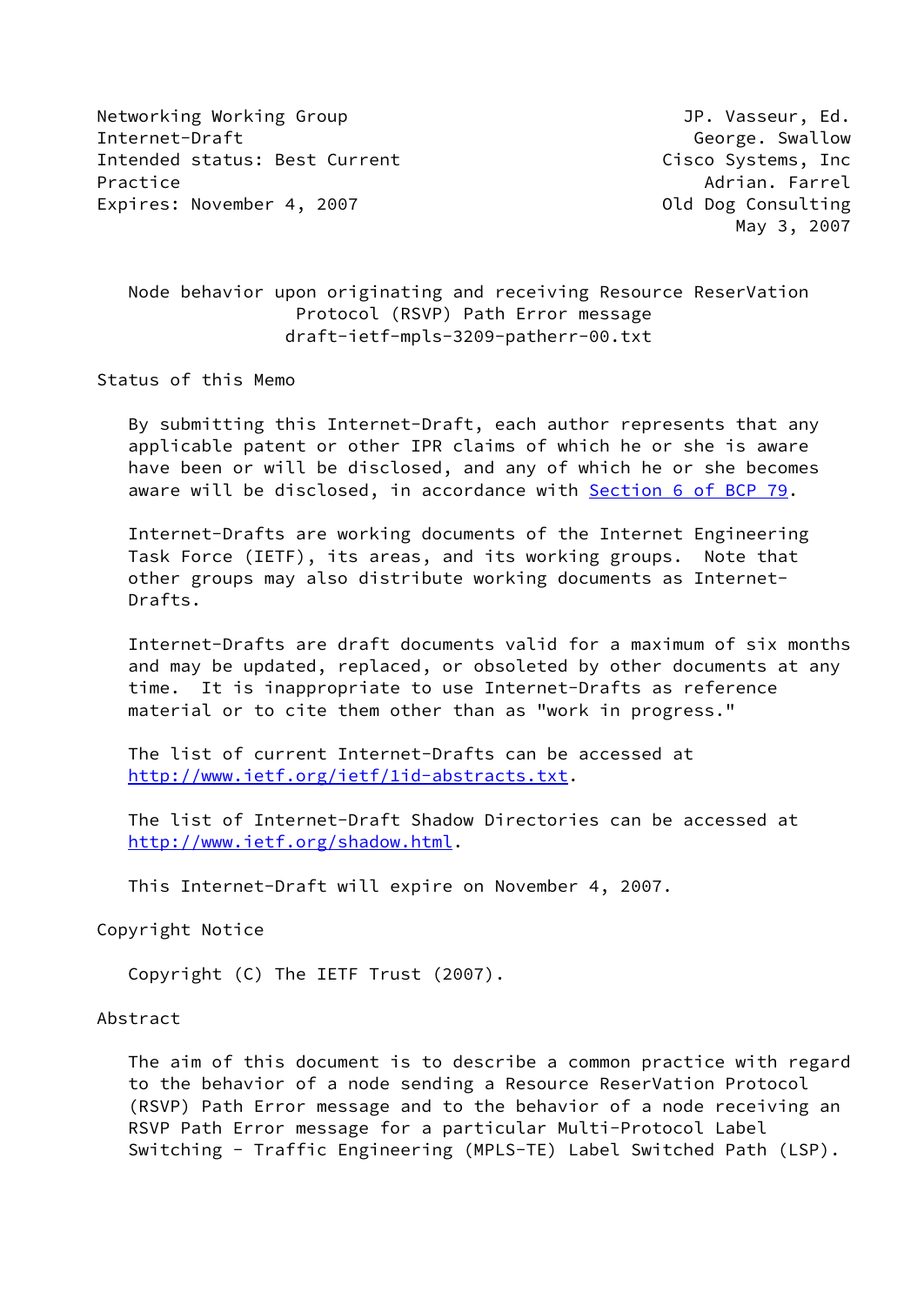# Internet-Draft [draft-ietf-mpls-3209-patherr-00.txt](https://datatracker.ietf.org/doc/pdf/draft-ietf-mpls-3209-patherr-00.txt) May 2007

This document does not define any new protocol extensions.

Requirements Language

 The key words "MUST", "MUST NOT", "REQUIRED", "SHALL", "SHALL NOT", "SHOULD", "SHOULD NOT", "RECOMMENDED", "MAY", and "OPTIONAL" in this document are to be interpreted as described in [RFC 2119 \[RFC2119](https://datatracker.ietf.org/doc/pdf/rfc2119)].

Table of Contents

|                                                  | 1.1. Behavior at Detecting Nodes 4 |  |  |  |  |  |  |  |  |  |  |  |
|--------------------------------------------------|------------------------------------|--|--|--|--|--|--|--|--|--|--|--|
|                                                  | 1.2. Behavior at Receiving Nodes 4 |  |  |  |  |  |  |  |  |  |  |  |
|                                                  |                                    |  |  |  |  |  |  |  |  |  |  |  |
|                                                  |                                    |  |  |  |  |  |  |  |  |  |  |  |
|                                                  |                                    |  |  |  |  |  |  |  |  |  |  |  |
|                                                  |                                    |  |  |  |  |  |  |  |  |  |  |  |
|                                                  |                                    |  |  |  |  |  |  |  |  |  |  |  |
|                                                  |                                    |  |  |  |  |  |  |  |  |  |  |  |
|                                                  |                                    |  |  |  |  |  |  |  |  |  |  |  |
| Intellectual Property and Copyright Statements 9 |                                    |  |  |  |  |  |  |  |  |  |  |  |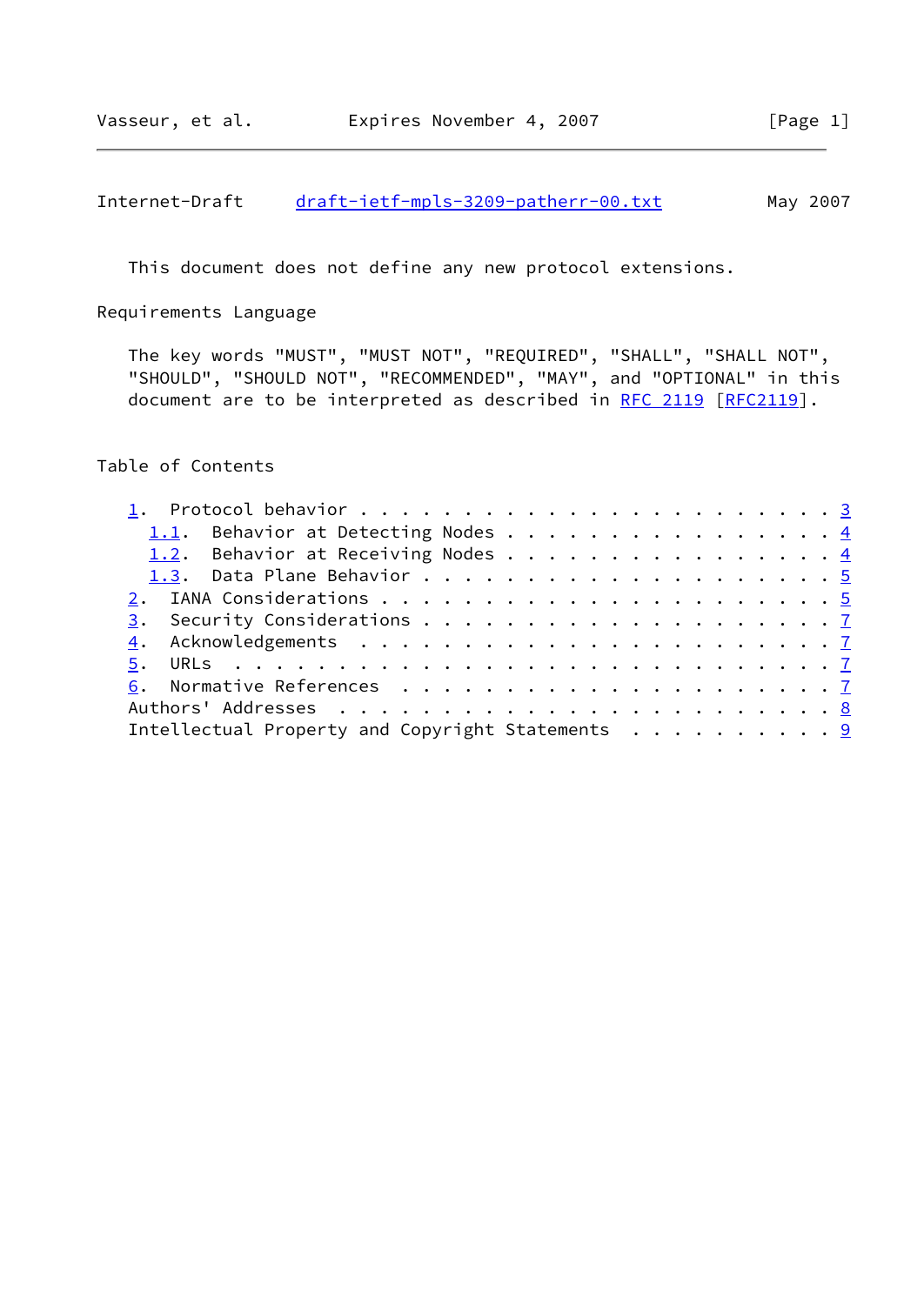Vasseur, et al. **Expires November 4, 2007** [Page 2]

## <span id="page-2-1"></span>Internet-Draft [draft-ietf-mpls-3209-patherr-00.txt](https://datatracker.ietf.org/doc/pdf/draft-ietf-mpls-3209-patherr-00.txt) May 2007

## <span id="page-2-0"></span>[1](#page-2-0). Protocol behavior

 [RFC2205] defines two RSVP error message types: PathErr and ResvErr that are generated when an error occurs. Path Error Messages (PathErr) are used to report errors and travel upstream toward the head-end of the flow. Resv Error messages (ResvErr) travel downstream toward the tail-end of the flow.

 This document describes only PathErr message processing. PathErr messages are routed hop-by-hop using the path state established when a Path message is routed through the network from the head-end to its tail-end.

As stated in [\[RFC2205](https://datatracker.ietf.org/doc/pdf/rfc2205)], PathErr messages do not modify the state of any node through which they pass; they are only reported to the head end of the TE LSP (Traffic Engineering Label Switched Path).

The format of the PathErr message as defined in  $[RFC2205]$  $[RFC2205]$  is as follows:

 <PathErr message> ::= <Common Header> [ <INTEGRITY> ] <SESSION> <ERROR\_SPEC> [ <POLICY\_DATA> ...] [ <sender descriptor> ]

 <sender descriptor> ::= <SENDER\_TEMPLATE> <SENDER\_TSPEC> [ <ADSPEC> ]

 The ERROR\_SPEC object includes the IP address of the node that detected the error (Error Node Address), and specifies the error through two fields. The Error Code field encodes the category of the error, for example, Policy Control Failure or Unknown object class. The Error Value field qualifies the error code to indicate the error with more precision. [[RFC3209](https://datatracker.ietf.org/doc/pdf/rfc3209)] extends RSVP as defined in [[RFC2205\]](https://datatracker.ietf.org/doc/pdf/rfc2205) for the management of Multi-Protocol Label Switching (MPLS) Traffic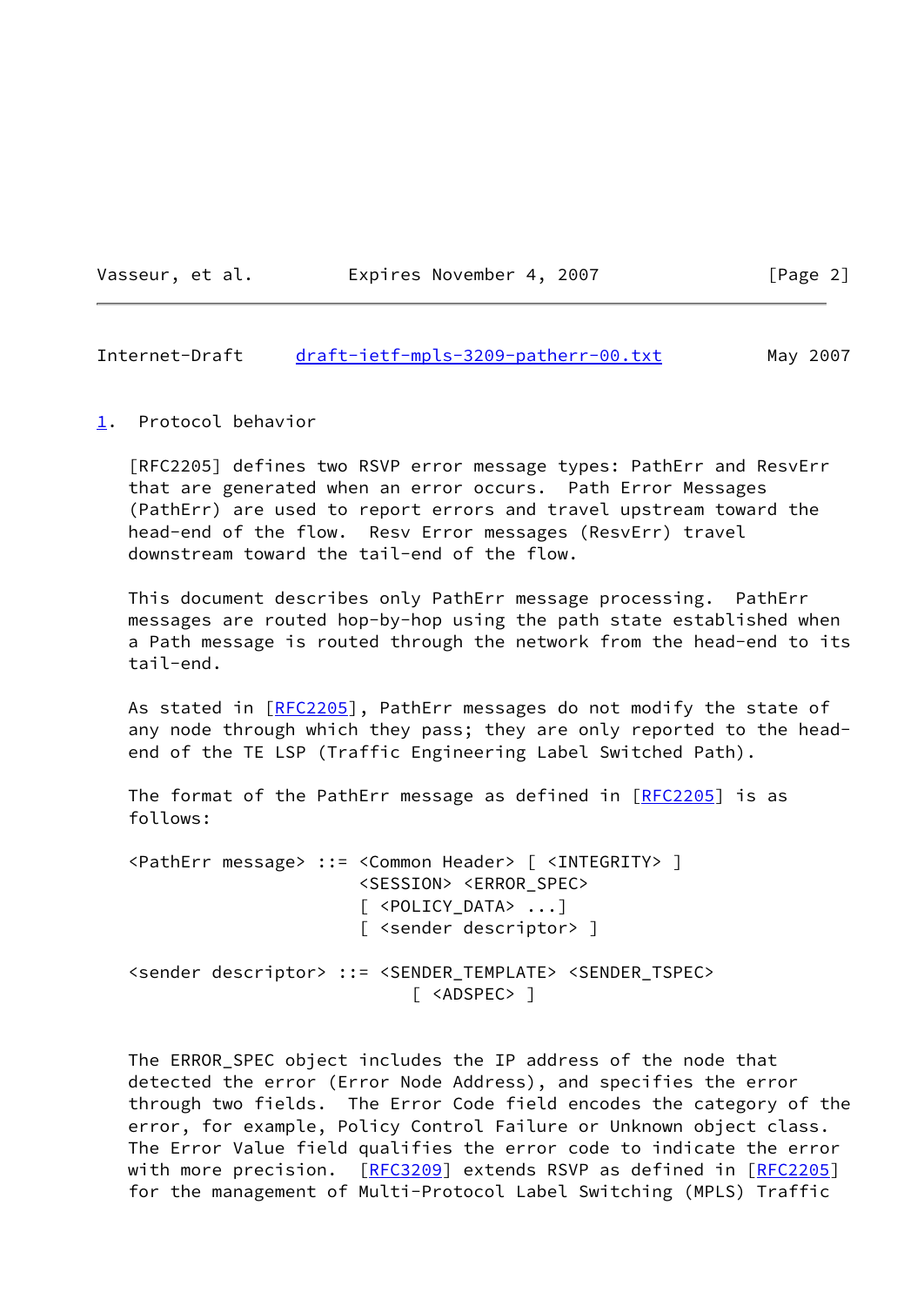Engineered Label Switched Paths (TE-LSPs). [\[RFC3209](https://datatracker.ietf.org/doc/pdf/rfc3209)] specifies several additional conditions that trigger the sending of an RSVP PathErr message for which new error codes and error values have been defined that extend the list defined in [\[RFC2205](https://datatracker.ietf.org/doc/pdf/rfc2205)]. The exact circumstances under which such PathErr messages are sent are defined in [[RFC3209\]](https://datatracker.ietf.org/doc/pdf/rfc3209) and will not be repeated here.

 Values for the Error Code and Error Value fields defined in [\[RFC2205](https://datatracker.ietf.org/doc/pdf/rfc2205)], [[RFC3209\]](https://datatracker.ietf.org/doc/pdf/rfc3209), and other documents are maintained in a registry by the IANA. A full list can be seen at **Section 5.** The error conditions fall into two categories: - fatal errors represent disruptive conditions for a TE LSP, - non-fatal errors are non-

| Vasseur, et al. | Expires November 4, 2007 | [Page 3] |
|-----------------|--------------------------|----------|
|-----------------|--------------------------|----------|

<span id="page-3-1"></span>Internet-Draft [draft-ietf-mpls-3209-patherr-00.txt](https://datatracker.ietf.org/doc/pdf/draft-ietf-mpls-3209-patherr-00.txt) May 2007

 disruptive conditions which have occurred for this TE LSP. Additionally, PathErr messages may be used in two circumstances: during TE LSP establishment, - after a TE LSP has been successfully established. Nodal behavior is dependent on which combination of the four cases listed above applies. The following sections describe the expected behavior at nodes that detect (and therefore report using PathErr messages) errors, and at nodes that receive PathErr messages. This text is a clarification and re-statement of the procedures set out in [\[RFC3209](https://datatracker.ietf.org/doc/pdf/rfc3209)] and does not define any new behavior. [Section 2](#page-4-2) provides a list of the currently defined PathErr Error Codes and Error Values and indicates for each whether it is fatal or non-fatal.

## <span id="page-3-0"></span>[1.1](#page-3-0). Behavior at Detecting Nodes

 In the case of fatal errors, the detecting node must send a PathErr message reporting the error condition, and must clear the corresponding Path and Resv (control plane) states. A direct implication is that the data plane resources of such a TE LSP are also released, thus resulting in traffic disruption. It should be noted, however, that in fatal error cases, the LSP has usually already failed in the data plane, and traffic has already been disrupted. When the error arises during LSP establishment, the implications are different to when it arises on an active LSP since no traffic flows until the LSP has been fully established. In the case of non-fatal errors, the detecting node should send a PathErr message, and must not clear control plane or data plane state.

<span id="page-3-2"></span>[1.2](#page-3-2). Behavior at Receiving Nodes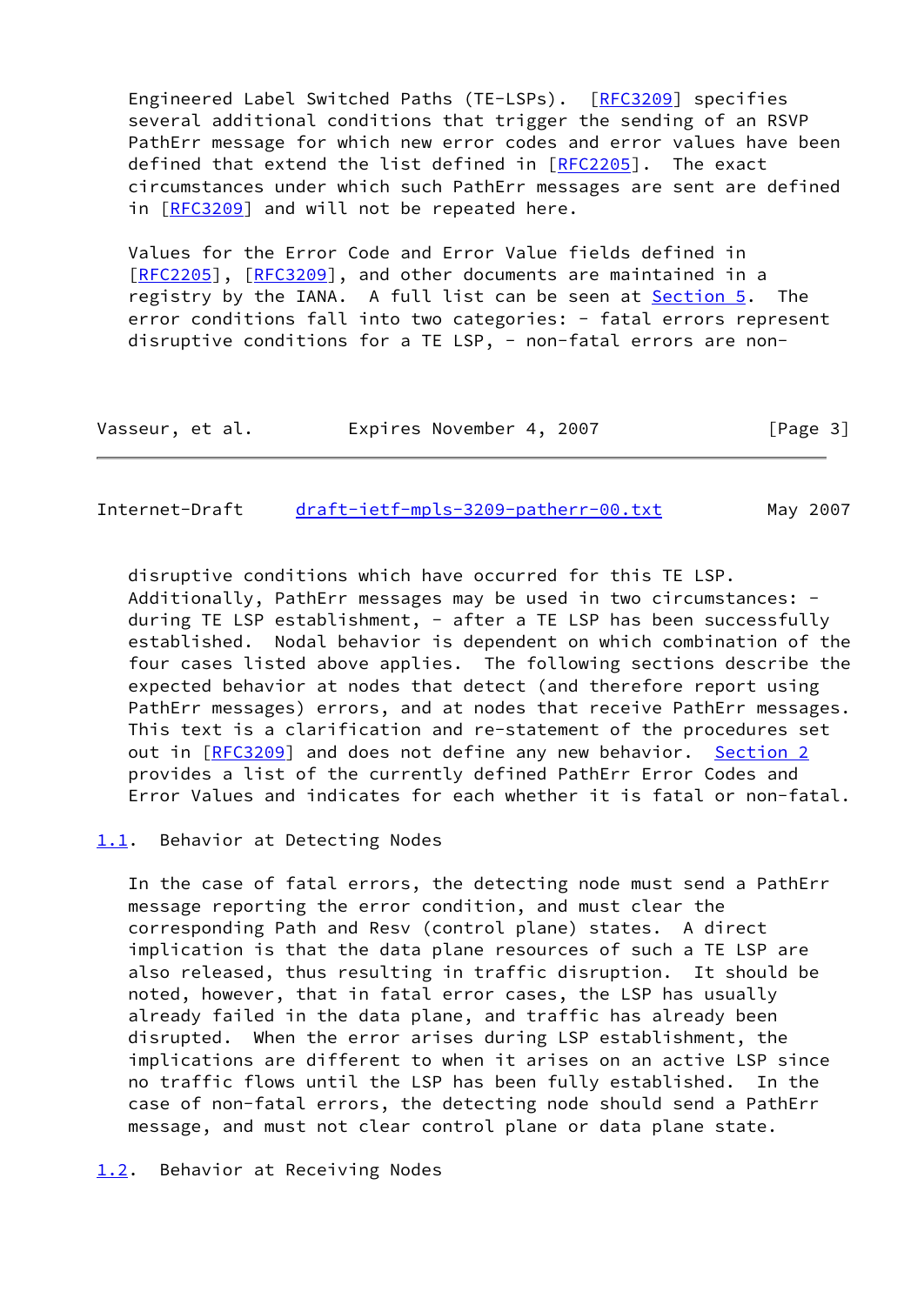Nodes that receive PathErr messages are all of the nodes along the path of the TE LSP upstream of the node that detected the error. This includes the head-end node. In accordance with [\[RFC2205](https://datatracker.ietf.org/doc/pdf/rfc2205)] a node receiving a PathErr message takes no action upon it and consequently it must not clear Path or Resv control plane or data plane state. This is true regardless of whether the error condition reported by the PathErr is fatal or non-fatal. RSVP states should only be affected upon receiving a PathTear or ResvTear message, or in the event of a Path or Resv state timeout. Further discussion of the processing of these events is outside the scope of this document. Note that [[RFC3473](https://datatracker.ietf.org/doc/pdf/rfc3473)] defines a Path\_State\_Removed flag in the ERROR\_SPEC object carried on a PathErr message. This field may be set to change the behavior of upstream nodes that receive the PathErr message. When set, the flag indicates that the message sender has removed Path state (and any associated Resv and data plane state) for the TE LSP. The message receiver should do likewise before forwarding the message, but may retain state and clear the flag before forwarding the message.

| Vasseur, et al. | Expires November 4, 2007 | [Page 4] |
|-----------------|--------------------------|----------|
|-----------------|--------------------------|----------|

## <span id="page-4-1"></span>Internet-Draft [draft-ietf-mpls-3209-patherr-00.txt](https://datatracker.ietf.org/doc/pdf/draft-ietf-mpls-3209-patherr-00.txt) May 2007

<span id="page-4-0"></span>[1.3](#page-4-0). Data Plane Behavior

 Any node clearing either or both the Path or the Resv state of a TE LSP MUST also free up the data plane resources allocated to the corresponding TE LSP.

# <span id="page-4-2"></span>[2](#page-4-2). IANA Considerations

 IANA maintains a registry of RSVP Error Codes and Error Values at [Section 5](#page-7-1). The registry is labeled "Resource ReSerVation Protocol (RSVP) Parameters" / "Error Codes and Values" IANA is requested to add a column to this registry to indicate for each Error Code / Error Value combination whether the error reported constitutes a fatal or non-fatal error condition if the error is seen in an MPLS-TE system. It is suggested that the column in headed "MPLS-TE Fatal" and contain one of three values: Yes - The error condition represents a fatal condition as described in this document when applied to an MPLS TE LSP. No - The error condition represents a non-fatal condition as described in this document when applied to an MPLS TE LSP. N/A - The error condition cannot be applied to an MPLS TE LSP. IANA should require that all new assignments from this registry provide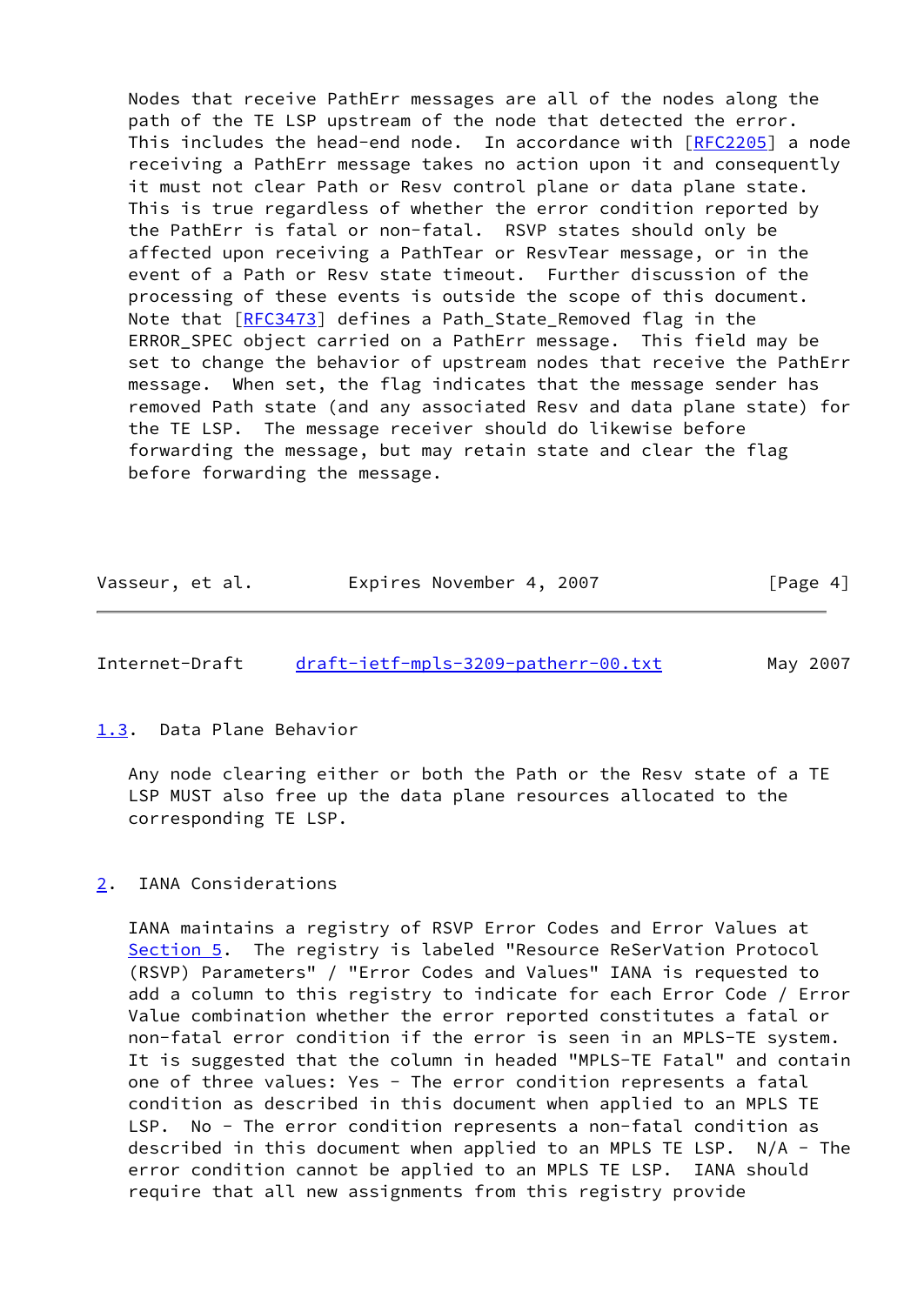information in this column. In order to update this registry for the creation of this column, the table below supplies the setting of the column for each existing entry in the registry. IANA is requested to transfer this information into the registry. Note that only the Error Code and Error Value numbers are supplied here. No change to any of the other registry fields is implied.

| Error code     | Error Value    | Reference                               | MPLS-TE Fatal |
|----------------|----------------|-----------------------------------------|---------------|
| 0              | Any            | <u>[RFC2205]</u>                        | N/A           |
| $\mathbf{1}$   | Any            | [REC2205]                               | N/A           |
| $\overline{2}$ | 5 <sup>1</sup> | [REC2750]                               | Yes           |
|                | 100            | $\left[\frac{\text{RFC3476}}{} \right]$ | N/A           |
|                | 101            | [REC3476]                               | N/A           |
|                | 102            | $\lceil \textsf{RFC4495} \rceil$        | N/A           |
|                | Any other      | [REC2205]                               | N/A           |
| 3              | Any            | [REC2205]                               | N/A           |
| 4              | Any            | [REC2205]                               | N/A           |
| 5              | Any            | [REC2205]                               | Yes           |
| 6              | Any            | [REC2205]                               | N/A           |
| $\overline{7}$ | Any            | [REC2205]                               | N/A           |
| 8              | Any            | [REC2205]                               | N/A           |
| 9              | Any            | [REC2205]                               | N/A           |
| 10             | Any            | [REC2205]                               | N/A           |
| 11             | Any            | [REC2205]                               | N/A           |
| 12             | Any            | [REC2205]                               | N/A           |

| Vasseur, et al. | Expires November 4, 2007 |                                     | [Page 5] |          |  |
|-----------------|--------------------------|-------------------------------------|----------|----------|--|
| Internet-Draft  |                          | draft-ietf-mpls-3209-patherr-00.txt |          | May 2007 |  |
| 13              | Any                      | [REC2205]                           |          |          |  |
| 14              | Any                      | [REC2205]                           |          |          |  |
| 15              | Any                      | [REC2205]                           | N/A      |          |  |
| 16              | Any                      | <u>[RFC2205]</u>                    | N/A      |          |  |
| 17              | Any                      | [REC2205]                           | N/A      |          |  |
| 18              | Any                      | $\boxed{\text{RFC2205}}$            | N/A      |          |  |
| 19              | Any                      | [REC2205]                           | N/A      |          |  |
| 20              | Any                      | [REC2205]                           | N/A      |          |  |
| 21              | Any                      | [REC2205]                           |          |          |  |
| 22              | Any                      | [REC2205]                           |          |          |  |
| 23              | Any                      | [REC2205]                           |          |          |  |
| 24              | $\mathbf 1$              | $\boxed{\text{REC}3209}$            | Yes      |          |  |
|                 | $\overline{2}$           | [REC3209]                           | Yes      |          |  |
|                 | 3                        | [REC3209]                           | Yes      |          |  |

4 [\[RFC3209](https://datatracker.ietf.org/doc/pdf/rfc3209)] Yes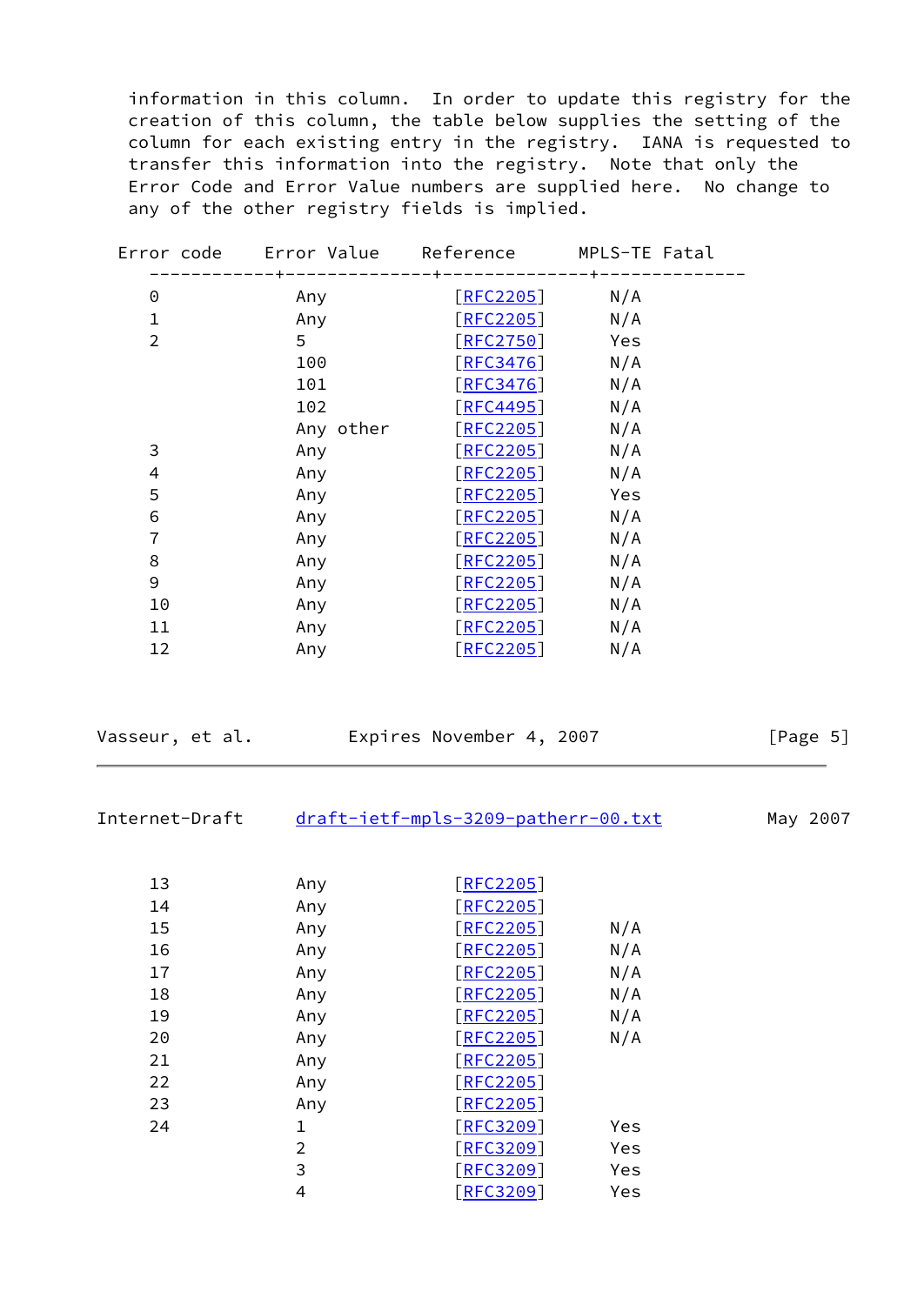| Vasseur, et al. |                | Expires November 4, 2007            |            | [Page 6]                            |    |
|-----------------|----------------|-------------------------------------|------------|-------------------------------------|----|
|                 |                |                                     |            |                                     |    |
| 30              | Any            | [REC4420]                           |            |                                     |    |
| 29              | Any            | RFC4420                             |            |                                     |    |
| 28              | Any            | [RFC4124]                           | Yes        |                                     |    |
| 27              | Any            | [REC3270]                           | N/A        |                                     |    |
| 26              | Any            | [REC3175]                           | N/A        |                                     |    |
|                 | $\,8\,$        |                                     |            | [draft-ietf-ccamp-loose-path-reopt] | No |
|                 | $\overline{7}$ | [draft-ietf-ccamp-loose-path-reopt] |            |                                     | No |
|                 | $\,$ 6         | [draft-ietf-ccamp-loose-path-reopt] |            |                                     | No |
|                 | 5              | [REC3473]                           | No         |                                     |    |
|                 | $\overline{4}$ | [REC3473]                           | No         |                                     |    |
|                 | 3              | [REC3209]                           | No         |                                     |    |
|                 | $\overline{2}$ | [REC3209]                           | No         |                                     |    |
| 25              | $\mathbf 1$    | [RFC3209]                           | No         |                                     |    |
|                 | 106            | [REC3474]                           | N/A        |                                     |    |
|                 | 105            | [REC3474]                           | N/A        |                                     |    |
|                 | 104            | [REC3474]                           | N/A        |                                     |    |
|                 | 103            | [REC3474]                           | N/A        |                                     |    |
|                 | 102            | [REC3476]                           | N/A        |                                     |    |
|                 | 101            | [REC3476]                           | N/A        |                                     |    |
|                 | 100            | [REC3476]                           | N/A        |                                     |    |
|                 | 16             | [REC3473]                           | Yes        |                                     |    |
|                 | 15             | [REC3473]<br>[REC3473]              | Yes        |                                     |    |
|                 | 13<br>14       |                                     | Yes<br>Yes |                                     |    |
|                 | 12             | [REC3473]<br>[REC3473]              | Yes        |                                     |    |
|                 | 11             | [REC3473]                           | Yes        |                                     |    |
|                 | 10             | [REC3209]                           | Yes        |                                     |    |
|                 | 9              | [RE3209]                            | Yes        |                                     |    |
|                 | 8              | [RE3209]                            | Yes        |                                     |    |
|                 | $\overline{7}$ | [REC3209]                           | Yes        |                                     |    |
|                 | 6              | [REC3209]                           | Yes        |                                     |    |
|                 | 5              | [REC3209]                           | Yes        |                                     |    |
|                 |                |                                     |            |                                     |    |

<span id="page-6-1"></span>Internet-Draft [draft-ietf-mpls-3209-patherr-00.txt](https://datatracker.ietf.org/doc/pdf/draft-ietf-mpls-3209-patherr-00.txt) May 2007

# <span id="page-6-0"></span>. Security Considerations

 This document does not define any new procedures, but clarifies those defined in other documents where security considerations are already specified. This document does not raise specific security issues beyond those of existing MPLS-TE. By clarifying the procedures, this document reduces the security risk introduced by non-conformant implementations.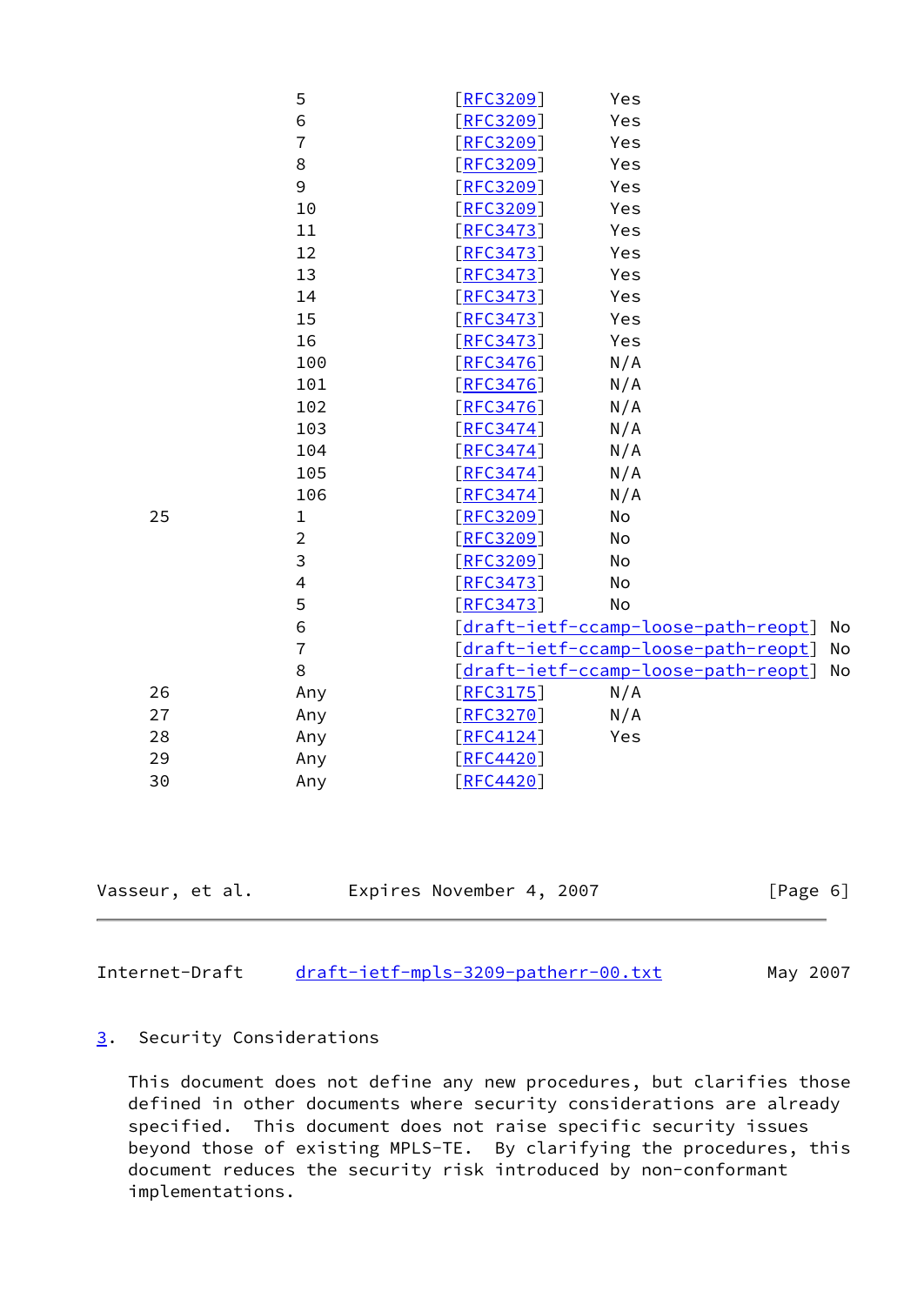<span id="page-7-0"></span>[4](#page-7-0). Acknowledgements

 The author would like to thank Carol Iturralde, Ashok Narayanan, Rom Reuther and Reshad Rahman.

<span id="page-7-1"></span>[5](#page-7-1). URLs

[IANA-URL] <http://www.iana.org/numbers.html>

- <span id="page-7-2"></span>[6](#page-7-2). Normative References
	- [I-D.ietf-ccamp-loose-path-reopt]
		- Vasseur, J., "Reoptimization of Multiprotocol Label Switching (MPLS) Traffic Engineering (TE) loosely routed Label Switch Path (LSP)", [draft-ietf-ccamp-loose-path-reopt-02](https://datatracker.ietf.org/doc/pdf/draft-ietf-ccamp-loose-path-reopt-02) (work in progress), February 2006.
	- [RFC2119] Bradner, S., "Key words for use in RFCs to Indicate Requirement Levels", [BCP 14](https://datatracker.ietf.org/doc/pdf/bcp14), [RFC 2119](https://datatracker.ietf.org/doc/pdf/rfc2119), March 1997.
	- [RFC2205] Braden, B., Zhang, L., Berson, S., Herzog, S., and S. Jamin, "Resource ReSerVation Protocol (RSVP) -- Version 1 Functional Specification", [RFC 2205](https://datatracker.ietf.org/doc/pdf/rfc2205), September 1997.
	- [RFC2750] Herzog, S., "RSVP Extensions for Policy Control", [RFC 2750,](https://datatracker.ietf.org/doc/pdf/rfc2750) January 2000.
	- [RFC3209] Awduche, D., Berger, L., Gan, D., Li, T., Srinivasan, V., and G. Swallow, "RSVP-TE: Extensions to RSVP for LSP Tunnels", [RFC 3209](https://datatracker.ietf.org/doc/pdf/rfc3209), December 2001.
	- [RFC3473] Berger, L., "Generalized Multi-Protocol Label Switching (GMPLS) Signaling Resource ReserVation Protocol-Traffic Engineering (RSVP-TE) Extensions", [RFC 3473](https://datatracker.ietf.org/doc/pdf/rfc3473), January 2003.

| Vasseur, et al. | Expires November 4, 2007 |  | [Page 7] |
|-----------------|--------------------------|--|----------|
|-----------------|--------------------------|--|----------|

<span id="page-7-3"></span>Internet-Draft [draft-ietf-mpls-3209-patherr-00.txt](https://datatracker.ietf.org/doc/pdf/draft-ietf-mpls-3209-patherr-00.txt) May 2007

[RFC4495] Polk, J. and S. Dhesikan, "A Resource Reservation Protocol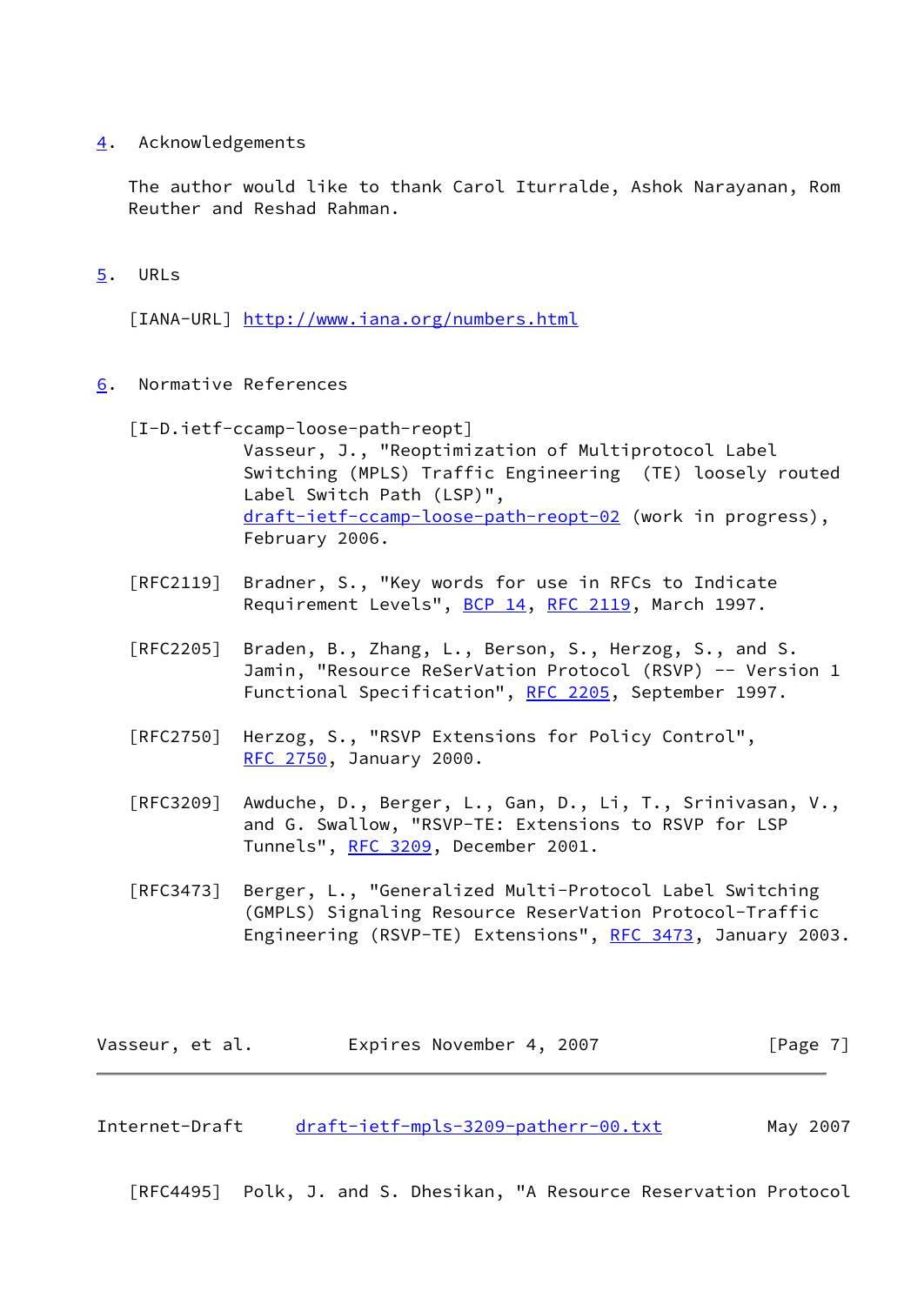(RSVP) Extension for the Reduction of Bandwidth of a Reservation Flow", [RFC 4495](https://datatracker.ietf.org/doc/pdf/rfc4495), May 2006.

Authors' Addresses

 JP Vasseur (editor) Cisco Systems, Inc 1414 Massachusetts Avenue Boxborough, MA 01719 USA

Email: jpv@cisco.com

 George Swallow Cisco Systems, Inc 1414 Massachusetts Avenue Boxborough, MA 01719 USA

Email: swallow@cisco.com

 Adrian Farrel Old Dog Consulting

Email: adrian@olddog.co.uk